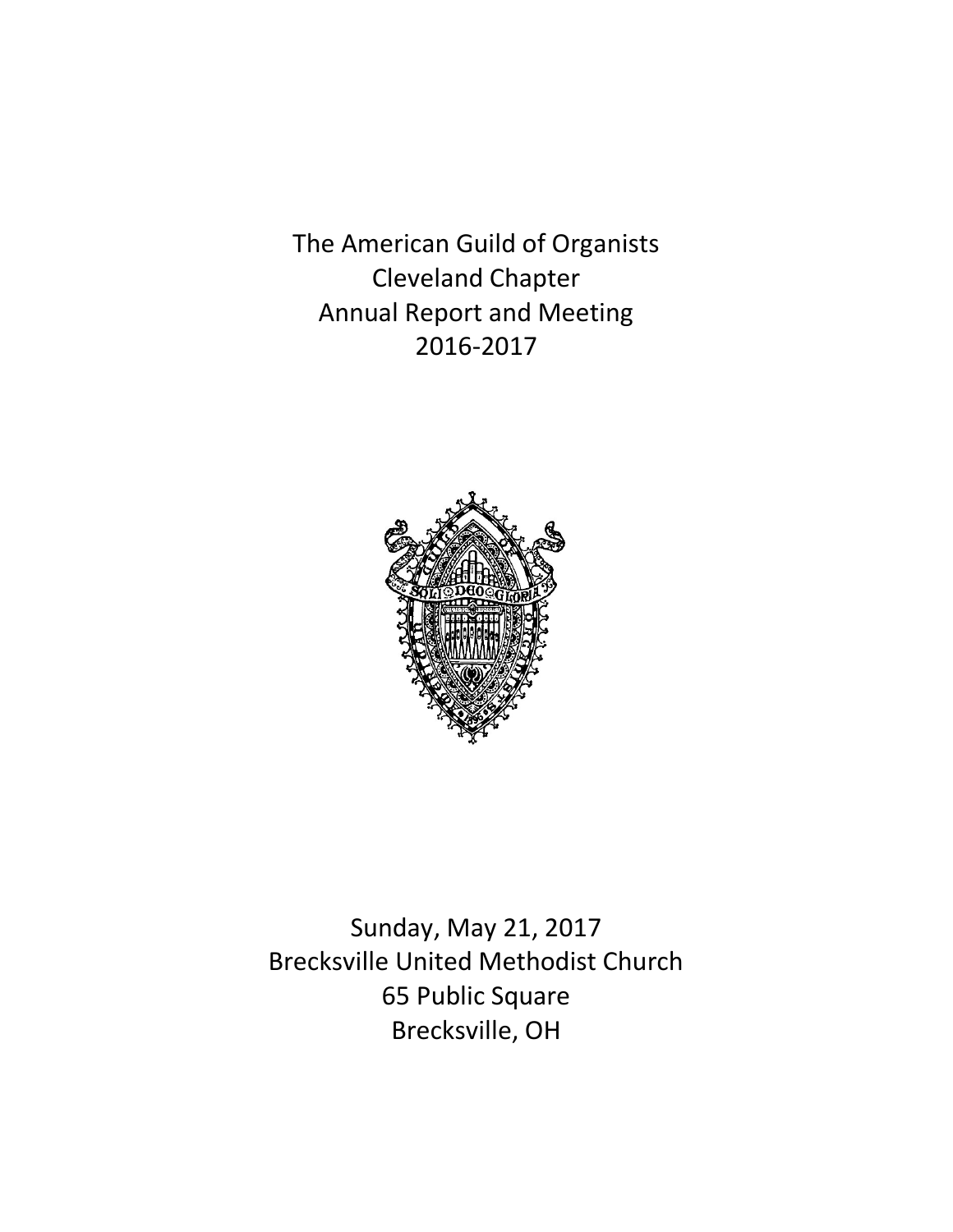# **Agenda**

- 4:30 PM Members Recital
- 5:30 pm Reception
- 6:00 pm Annual Meeting

#### Call to Order

Approval of minutes from 2016 Annual Meeting

Dean's Report

## Treasurer's Report

## Old Business

New Business

Election Report

## Installation of Officers

## Adjournment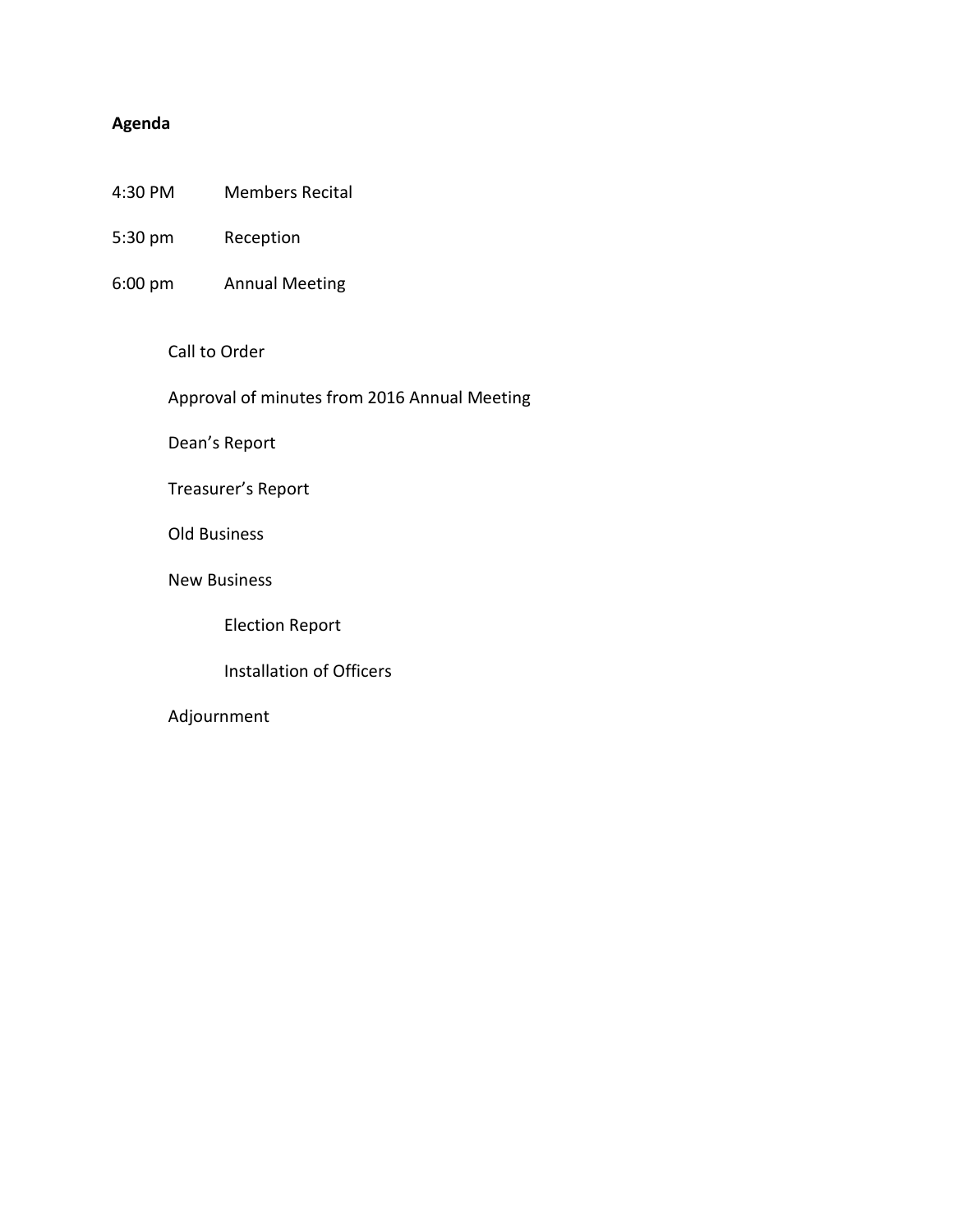## **Cleveland Chapter AGO Annual Meeting Minutes**

#### **Sunday, May 1, 2016**

### **Westlake United Methodist Church**

After an excellent Member Recital, the meeting was called to order. The minutes from the May 3, 2015 meeting were accepted (Robson, Tornberg).

## **Dean's Report – Paul Guyer**

Paul offered thanks to the outgoing officers and Executive Board members, and to the many members of the Board and the Chapter for their help in the Chapter's accomplishments this year. Of particular note are the new website, the Facebook group (now with 49 members), and our successful use of the OnCard registration system. Paul will stay on as Registrar this year due to his familiarity with OnCard.

He congratulated the Chapter on the increased membership this past year; instead of the decline we have seen over past years, membership increased by two people. Paul believes his visits to several organ studios this year contributed to the increase in membership and the success of the Facebook group.

The anonymous donor is continuing to support WCLV's airing of *Pipedreams*.

#### **Pipe Organ Encounters – Barbara MacGregor**

Barbara received notification that places remain in this summer's POE in Lexington, KY. She passed out brochures in case members know of any interested students.

#### **Treasurer's Report – Don Jackson**

Don informed the membership of the good price we received on the ad for the Christian Lane recital, which ran for several concerts in the Cleveland Orchestra program booklet. Members reported that the ad was attractive and easy to notice, giving us good exposure to a fine audience.

We had a financially decent year. The Yearbook came in under budget, and membership was stable. The Fidelity Account held its value pretty well and contains approximately \$30,000 that can be used for special purposes.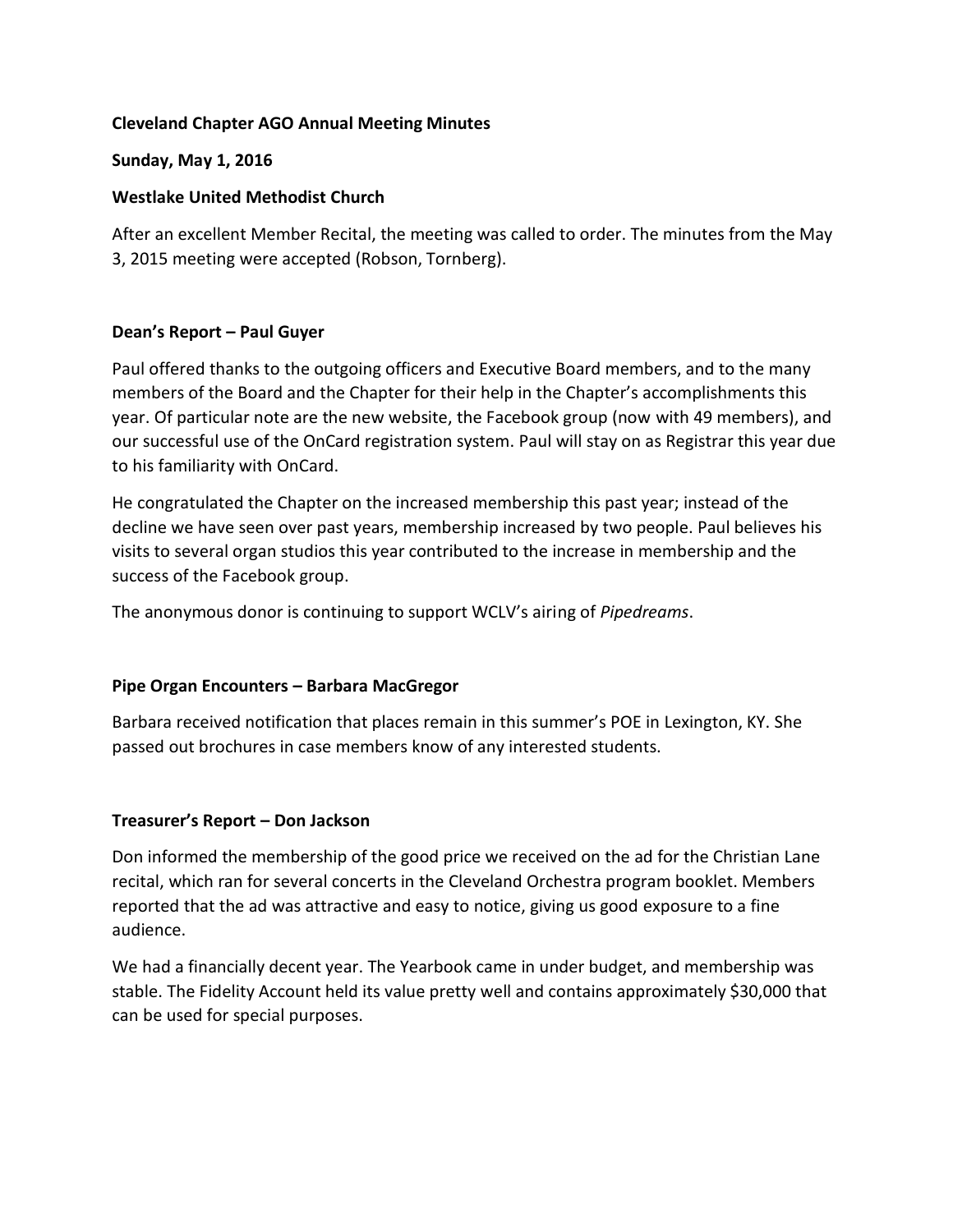### **Committee Reports**

## **SubDean/Program Committee**

Incoming SubDean Rick Nelson sent a report that much progress has been made on the programming for next year. The season will begin with an Anthem Reading and Potluck at Lakewood Congregational Church (Cliff Hill). Several distinguished recitals are in the works, one of which will be a Bach's Birthday observance at Trinity Cathedral. The year will wind up with a Member Recital at University Circle Methodist Church on May 21, 2017.

## **Examinations and Scholarships**

No members took AGO exams this year. One \$250 scholarship was awarded.

## **Upcoming Regional Convention**

Barbara reported that a year from now, the Youngstown Chapter will host the AGO Regional Convention. Volunteers are needed. Cleveland members are encouraged to attend.

#### **Election**

Paul asked for opinions on the use of SurveyMonkey for this year's elections. Response from the membership was positive because of how easy it was to use, and the chapter saved a lot on postage. The members who do not use email were sent paper ballots.

#### **Installation of New Officers**

The following officers were installed for terms beginning in 2016:

Dean: Nicole Keller

Treasurer: Don Jackson (returning)

Executive Committee: David Uschold

Jason Lorenzon

Incoming officers Richard Nelson (SubDean), Fern Jennings (Secretary), and Leah Templeton (Executive Committee) will be installed at the first opportunity.

A joint meeting of incoming and outgoing officers will be held at Paul's home on May 10.

The meeting was adjourned.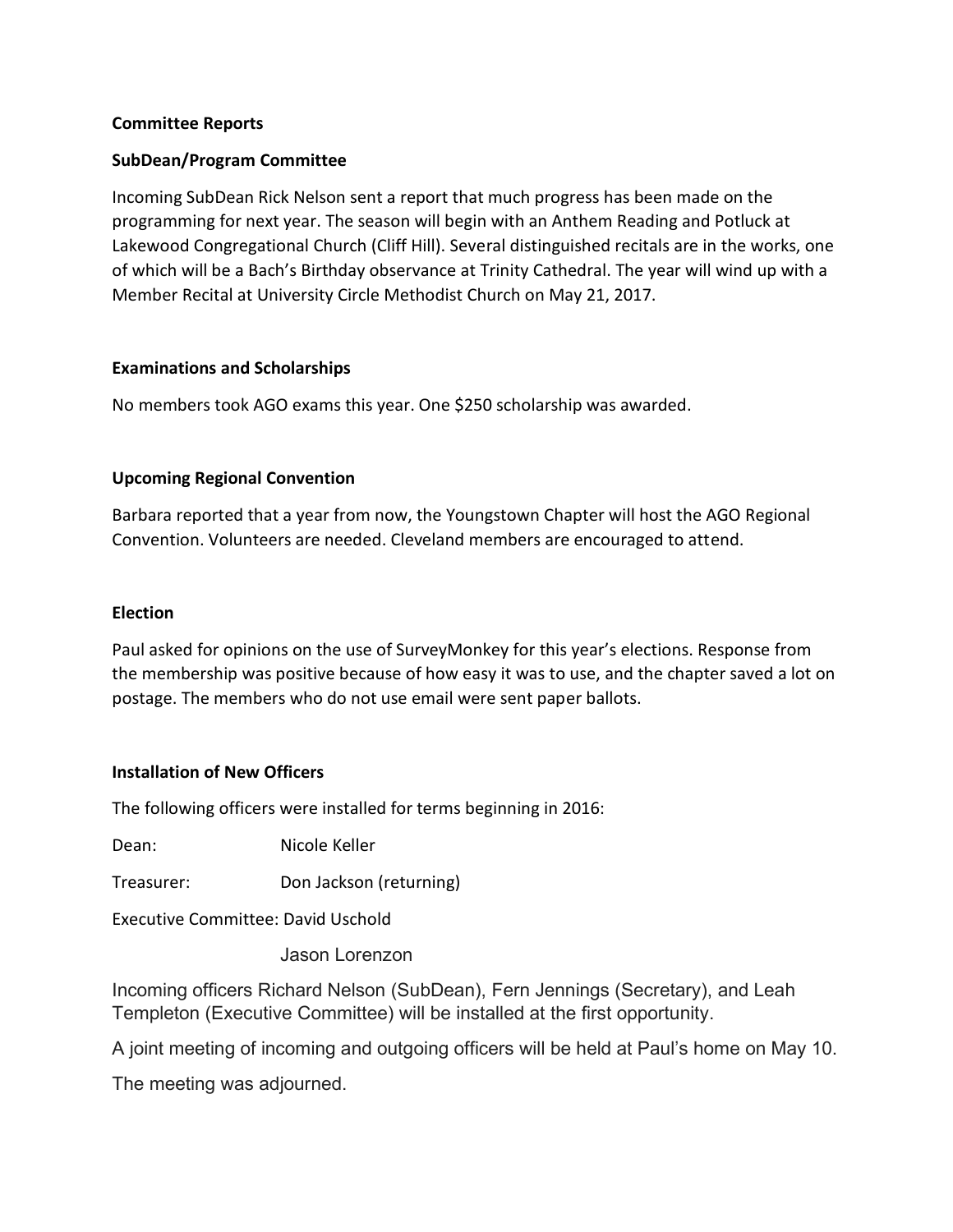#### **Dean's Report**

It was indeed a privilege and a pleasure to serve as Dean of this chapter. Cleveland is a city full of such a rich cultural and musical heritage, and the organ and choral communities have played an enormous part of that heritage's development, continuation, and future evolution. I extend special thanks to our Sub Dean, Rick Nelson, for his steady support, collegiality, and leadership of the Program Committee; to our Treasurer Don Jackson, for his never-failing diligence and attention to the Chapter's fiscal responsibilities; to our Registrar and Webmaster, Paul Guyer, for his incredible attention to detail; to our Secretary, Fern Jennings, for her superb work as scribe and much needed assistance throughout the year; to our Weekly Update & Newsletter Editor, Tim Robson, whose weekly creativity helps us stay connected; and to the members of our Executive committee - David von Behren, James Leek, Jason Lorenzon, Barbara MacGregor, Joy Parker, James Storry, Leah Hottel Templeton, David Uschold, and Brian Wentzel for their steady leadership, ideas, and time spent making this past year so successful.

Thanks to the significant work and achievements of our predecessors, the focus of this year's work was mainly on our programs, regular chapter business, and fruitful discussions around the future of the chapter. You will find details of these items in the reports in the following pages. In addition, we are pleased to support the 2017 Great Lakes Regional Convention in Youngstown with an advertisement sending our best wishes to the success of the convention – many thanks to Jim Storry for his production and follow up in this endeavor.

Of particular note this year is the work of the Nominating Committee for their efforts in procuring a new class of officers and committee members, several of whom have never served in our chapter before. Many thanks to Max Bunker, Tim Hemry, Barbara MacGregor, and James Storry for finding these wonderful individuals to lead us into the future.

In addition to our Executive Committee members who are leaving at the end of their term – Barbara MacGregor, James Leek, and Brian Wentzel – we wish a find farewell to David von Behren, who has resigned from the Committee in order to pursue graduate studies at Yale in the fall. We are fortunate to welcome John DiSanto to the Committee to complete David's term.

I also extend sincere thanks to Ginny Roedig, who has resigned her position as Exam Coordinator after many years of service. This spring, she facilitated and administered one CAGO exam as her final work for the chapter.

I do hope you will read the following detailed reports with interest, as it is but a small glimpse of the enormous amount of work done on behalf of all chapter members. Our chapter is in excellent shape to take on the future.

Respectfully submitted,

Nicole Keller, Dean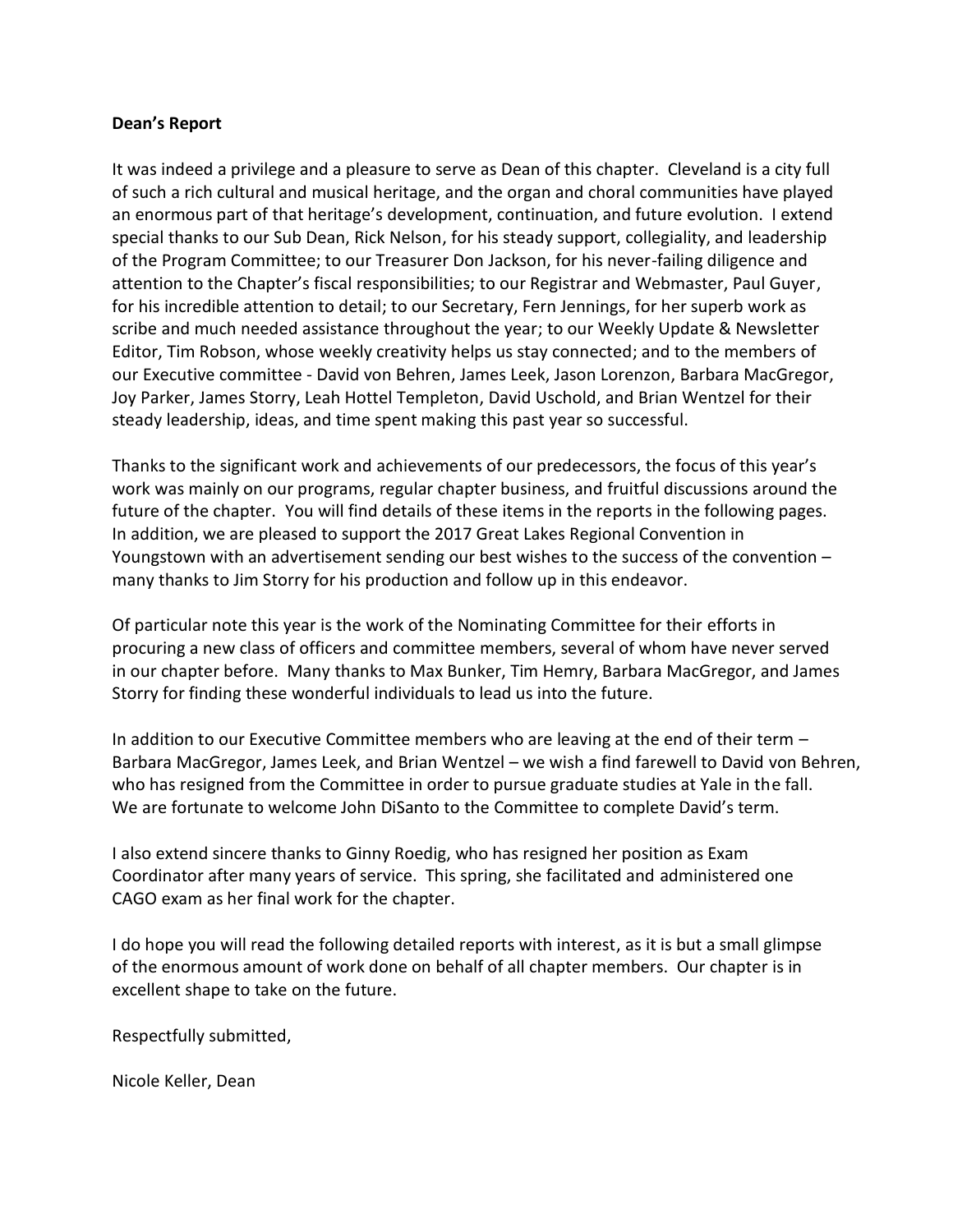Continuing Executive Committee Members

*Term Expires 2018* Joy Parker James Storry John DiSanto

*Term Expires 2019* Jason Lorenzon Leah Hottel Templeton David Uschold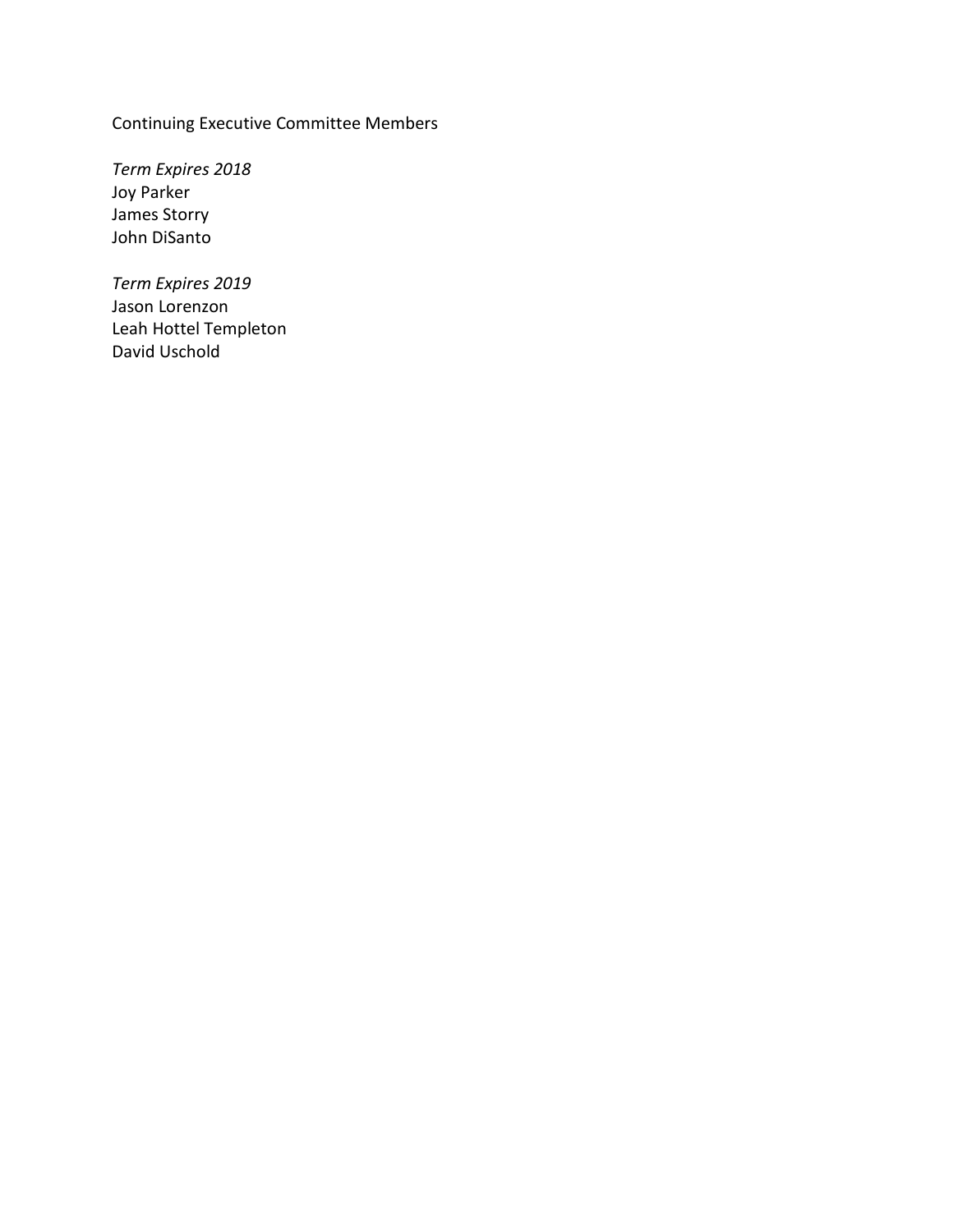**Treasurer's Report**

**(insert)**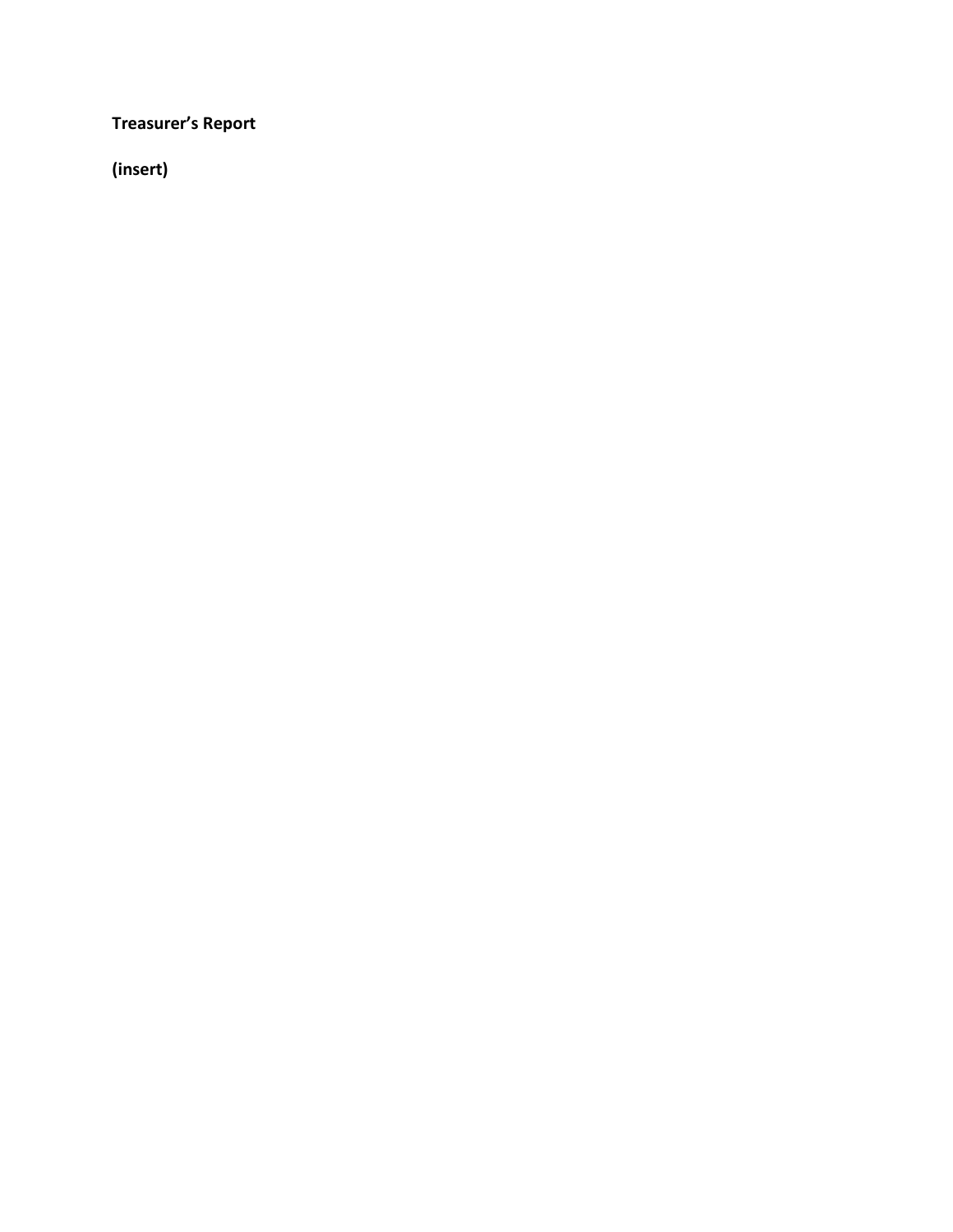#### **Sub Dean's Report**

The Cleveland Chapter enjoyed the following programs in 2016-17. Reports and photos were submitted to TAO for each event.

We met on September 18 at Lakewood Congregational Church for the season's opening gathering. Adam Zagotti, Youngstown Dean and 2017 Regional Convention Coordinator, gave an overview of the Great Lakes Regional Convention before members enjoyed a potluck dinner, which was hosted by Don Shultzaberger and Max Bunker.

The Cleveland Chapter co-sponsored with Fairmount Presbyterian Church a recital by Frederick Swann on October 2 before a large and enthusiastic audience. This recital was part of his final tour.

We were hosted by Dr. and Mrs. Eugene Blackstone on October 23 for a recital on the organ in their home overlooking Lake Erie, which consists of 4 manuals and 137 ranks (7406 pipes) and began as an Aeolian-Skinner instrument. Recitalists were Garrett Law and David von Behren, students of Todd Wilson at the Cleveland Institute of Music. A gala reception was enjoyed by many.

On November 16, the Chapter co-sponsored with the Cathedral of St. John the Evangelist a recital by Katelyn Emerson, 2016 NYACOP winner. Another large and enthusiastic audience enjoyed this wonderful and personable young artist.

We celebrated Karel Paukert with a program entitled "Karel Paukert: Up Close and Personal" on January 29 at St. Paul's Episcopal Church in Cleveland Heights, where Paukert has been Organist and Choirmaster since 1979. Tim Robson, before a full church, began the afternoon by leading an interview and Q&A session about Paukert's early life in Czechoslovakia, his time in Western Europe (including a stint as oboist with the Iceland Symphony Orchestra), and finally his emigration to the U.S. The session included conversation about Karel's musical mentors and anecdotes about the many famous musicians he hosted during his career at the Cleveland Museum of Art, focusing particularly on organists. Paukert then played selections by Domenico Zipoli on the Hradetzky organ in the gallery, followed by J. S. Bach on the renowned 1952 Holtkamp. The world premiere of Frank Wiley's stunning Labyrinths preceded Janacek's Postludium from his Glagolitic Mass. An elegant reception lasted into the evening.

The Chapter and Trinity Cathedral co-sponsored Jonathan Ryan's recital of J. S. Bach's Clavier-Übung III on March 21, 2017, the 332nd birthday of the composer. Chorales were interspersed by the Trinity Chamber Singers under the direction of Todd Wilson. This program was a homecoming for Ryan, who completed his undergraduate studies with Todd at the Cleveland Institute of Music. Many were on hand to celebrate Bach's birthday with some of his most sublime music.

On April 1, First Baptist Church hosted the Quimby Regional Competition. Congratulations to Mitchell Miller, the first place winner and Garret Law, second place winner. Mitchell will go on to compete at this year's regional convention in Youngstown. Judges were Anne Wilson, Valerie Thorson, and Jeremy Tarrant.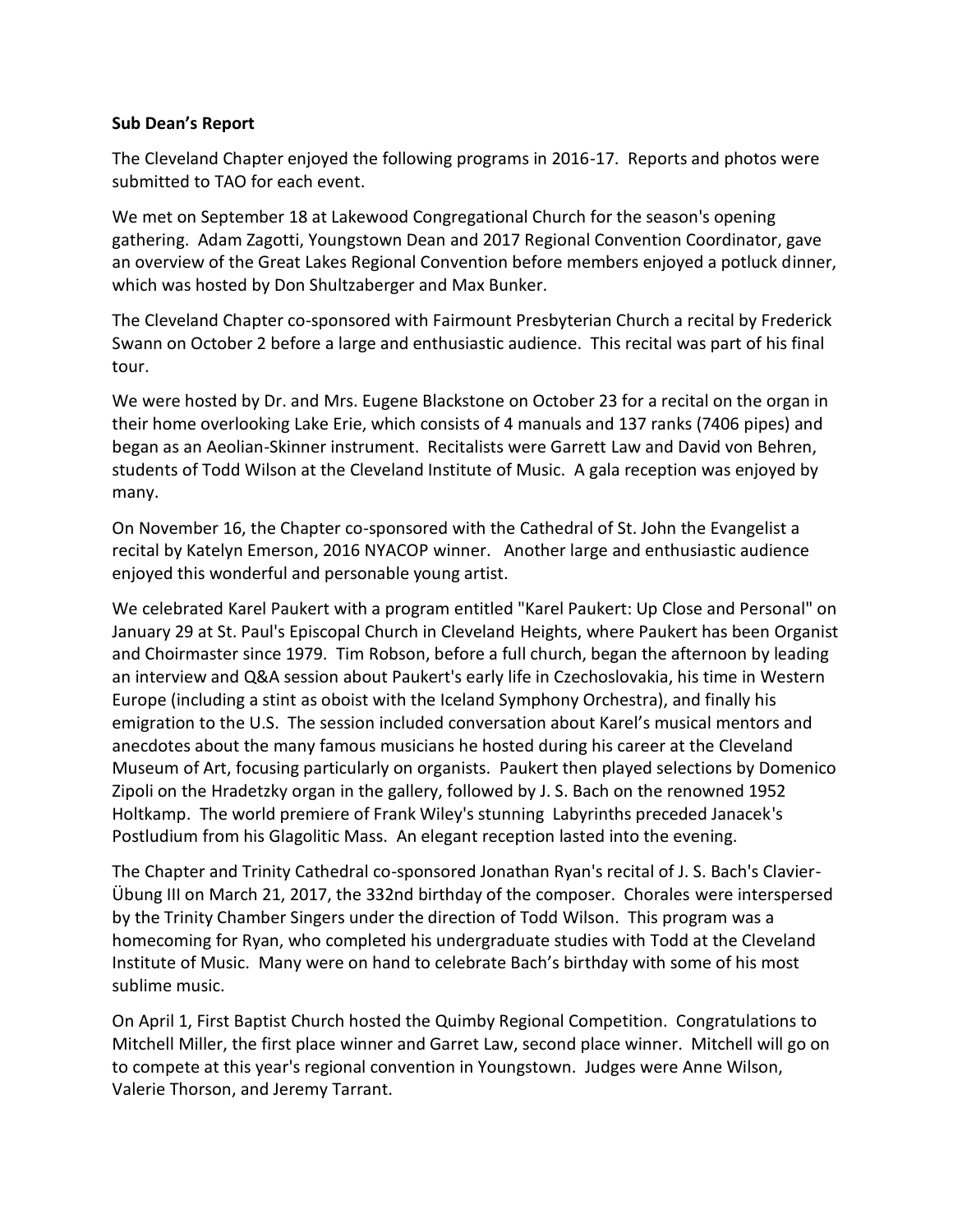The Chapter met at Severance Hall for our April 18 meeting. We were hosted by Joela Jones, Chapter member and Principal Keyboardist of the Cleveland Orchestra. Joela described in detail the various aspects of her work and shared accounts of the Cleveland Orchestra conductors under whom she has played: George Szell, Lorin Maazel, Christoph von Dohnányi, and Franz Welser-Möst, relating situations which involved the organ. The 26 chapter members present toured the console and pipe chamber, and 6 of them played the 1931 94-rank E. M. Skinner instrument which was renovated in the 1990s by the nearby Schantz company.

The Brecksville United Methodist Church (Joy Parker, host) was the venue for the members' recital and the annual meeting on May 21. Performers were Clayton Heuer, Charlotte Beers, David Uschold, and Jason Lorenzon. Outgoing officers Nicole Keller (Dean) and Rick Nelson (Sub-dean) were thanked for their service, and the following new officers were installed.

Tim Robson, Dean

Ruth Draper, Sub-dean

Executive Committee

Dr. Eugene Blackstone

David Kazimir

Bob Soeder

Submitted by Rick Nelson, Sub-dean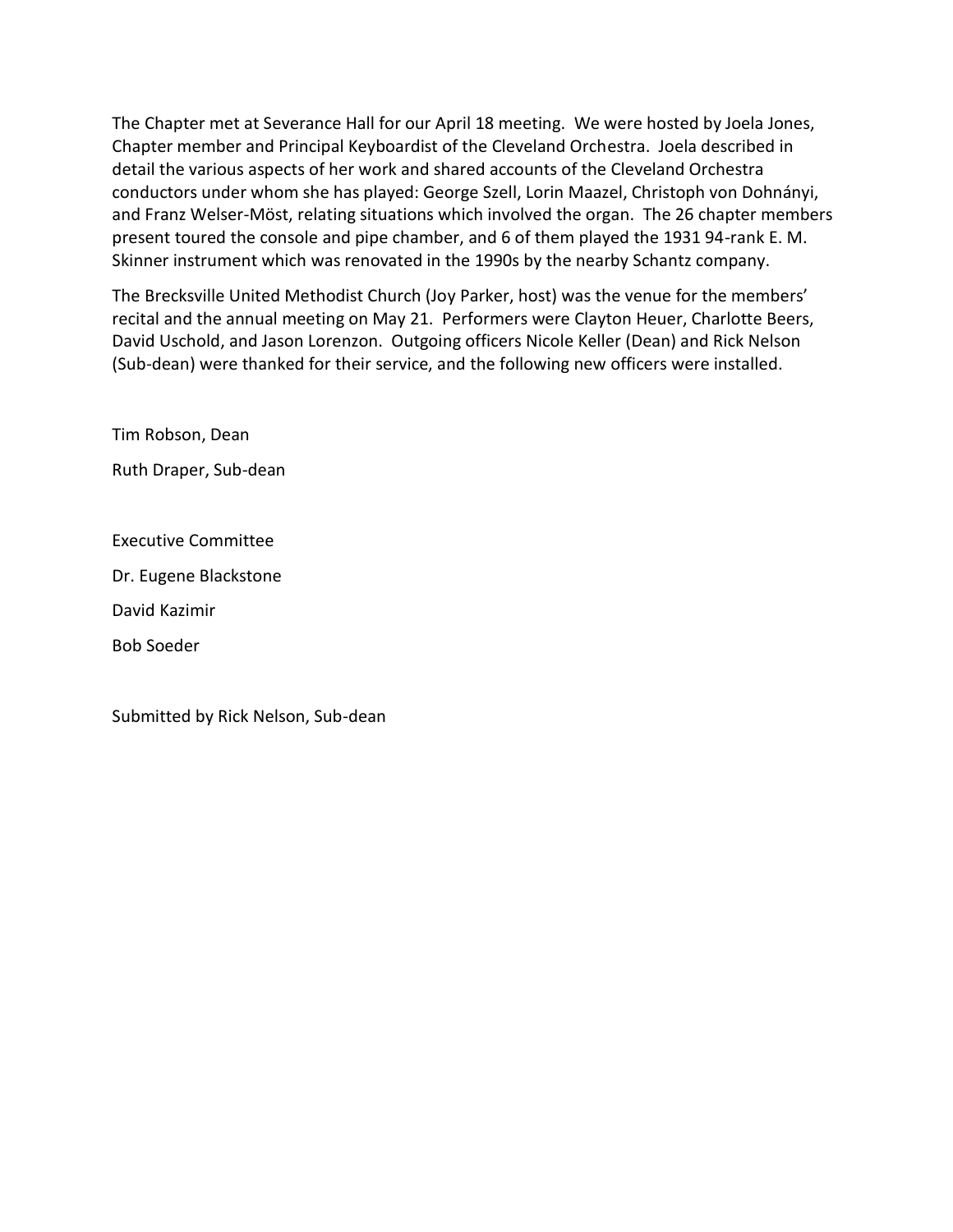# **Registrar's Report**

We have 138 members as of May 4, 2017.

Our membership is split into the following categories:

|                            | 2016-17        | 2015-16 | 2014-15 | 2013-14 | 2012-13 |
|----------------------------|----------------|---------|---------|---------|---------|
| <b>MEMBERSHIP CATEGORY</b> |                |         |         |         |         |
| (category totals overlap)  |                |         |         |         |         |
| Regular                    | 58             | 66      | 65      | 74      | 77      |
| Special                    | 56             | 55      | 51      | 50      | 56      |
| Young Organist             | 6              | 6       | 6       | 4       | 5       |
| Partner (obsolete)         |                | 4       | 3       | 3       | 3       |
| Dual                       | 8              | 8       | 5       | 5       | 5       |
| Young Organist / Dual      | $\overline{2}$ | 0       | 0       | 4       |         |
| <b>Chapter Friends</b>     | 8              | 7       | 10      | 13      | 17      |
| Honorary                   | 4              | 4       | 4       | 4       | 4       |
| PAID OR INVOICED           | 138            | 146     | 144     | 157     | 168     |

Our Honorary Members are:

Tony Bianchi Karen McFarlane Holtkamp Karel Paukert Todd Wilson

Member Richard Niskala passed away this year

Paul Guyer, Registrar